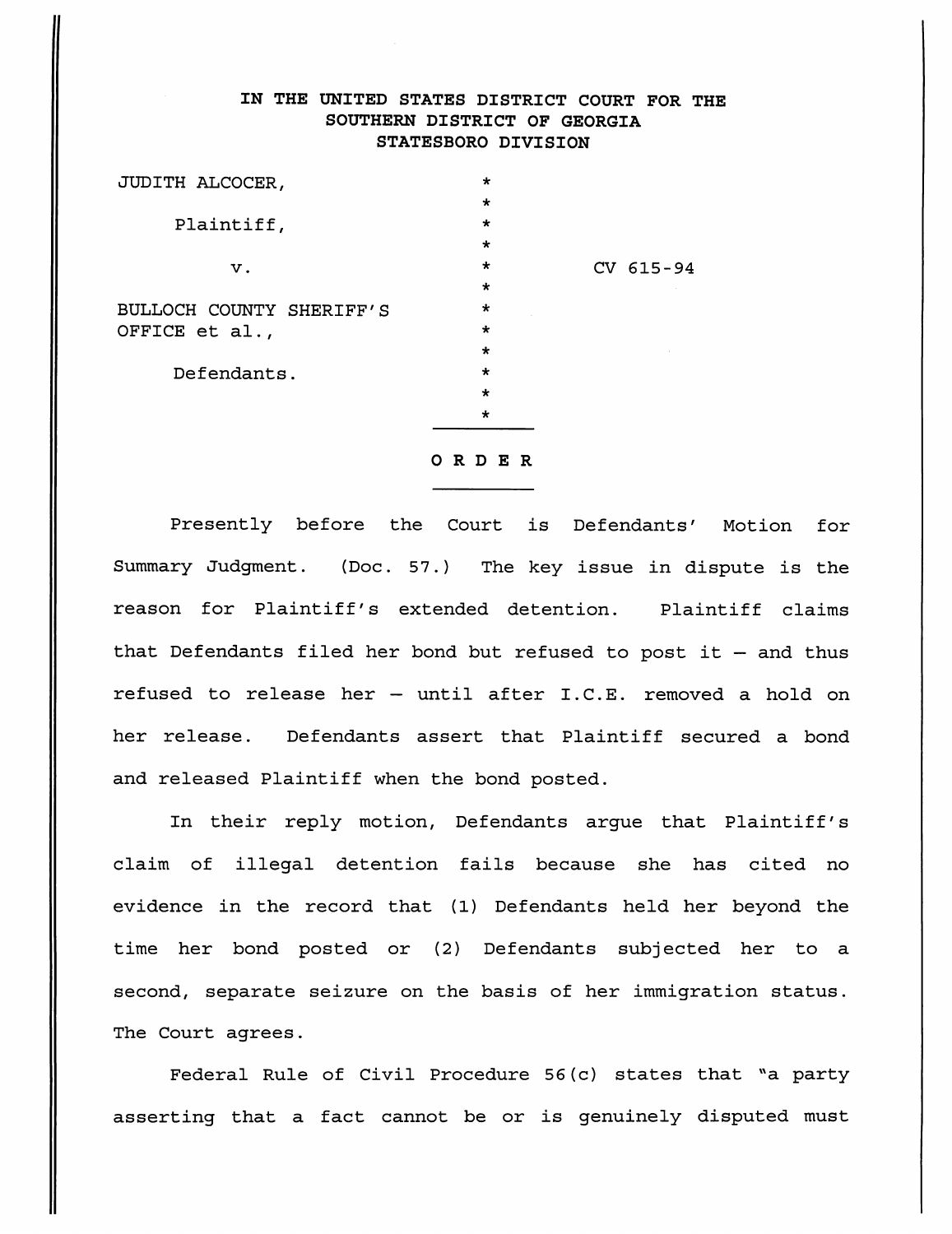support the assertion by . . . citing to particular parts of materials in the record, including depositions, documents, electronically stored information, affidavits or declarations, stipulations . . . , admissions, interrogatory answers, or other materials." If a party does not cite to the record, a court does not have to consider it. Fed. R. Civ. P. 56(c)(3). Additionally, Local Rule 56 states that "[e]ach statement of material fact shall be supported by a citation to the record. All material facts set forth in the statement required to be served by the moving party will be deemed to be admitted unless controverted by a statement served by the opposing party." Thus, if a party does not provide record citations to an assertion of fact at the summary judgment stage, she risks conceding that assertion of fact.

In her response brief, Plaintiff claims that "[her] sister, Susana Hinojosa' obtained a bond for [her, but] [t]he Defendants placed the bond in a file and rather than releasing [her] , they kept her without probable cause, without a warrant, based on an erroneous I.C.E. hold, in violation of the Fourth Amendment of the United States Constitution." Plaintiff, however, provides no record citations for these critical assertions. Thus, she has not established a genuine dispute of material fact as to whether Defendants detained her beyond the time she became eligible for release.

 $\overline{2}$